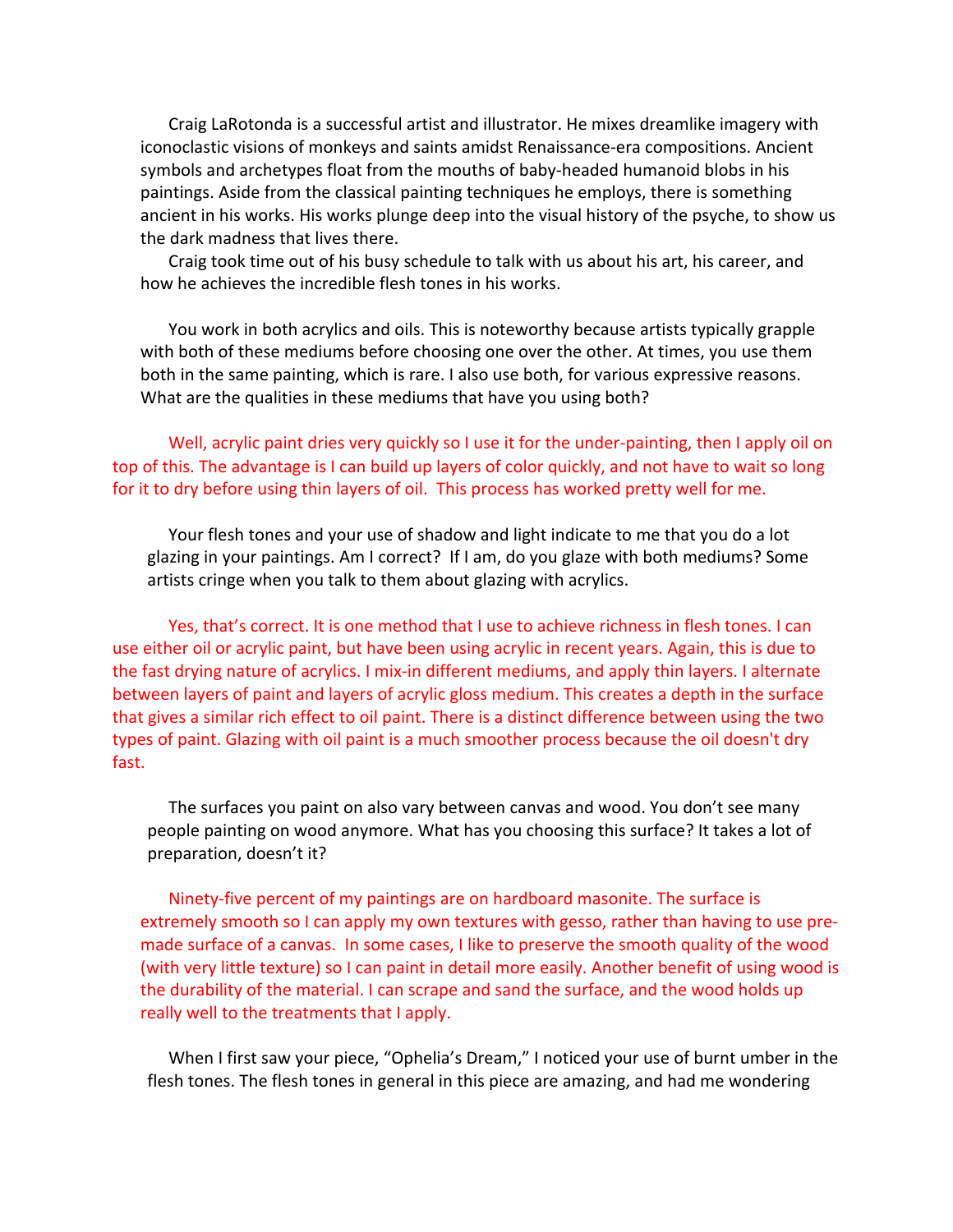about your training as an artist. It appears that you're classically trained. Can you talk a little about your education as an artist?

As a child, I spent the majority of my time creating artwork; paintings, clay sculptures, comic book art, stop-action films, Halloween costumes, papier mache, etc. Basically, I explored different ways to make art using varied materials. After high school, I attended SUNY at Buffalo, and was fortunate to study with highly-acclaimed illustrators such as Alan Cober, Kathy Howell, and Jerry Pinkney. I had several semesters of figure drawing and painting courses, which strengthened my foundation in working with the figure. One of my painting professors, Walter Prochownik, gave me some valuable instructions when painting the figure. He explained I needed to "look closely at the different colors of the skin, in different areas of the body." He noted that some areas are cooler, some areas are warmer. This helped make my paintings of the figure more convincing.

The flesh tones that you refer to in "Ophelia's Dream" have a yellow-green cast, which makes the flesh look unhealthy, or sickly which is appropriate for Ophelia, since she had just committed suicide.

After an entire lifetime of drawing and painting, I still have to practice drawing the human form. I still have to keep my eyes and hands sharp. Do you still have to do this?

I draw all the time, and this is necessary to keep my skills sharp. The more I draw the figure, the better I get at doing it. In fact, I recently joined a group of professional illustrators in weekly figure drawing sessions. This was valuable experience because it had been a long time since I had been in such a formal setting when drawing. Being able to draw the figure live, rather than from photo references (which is what I usually do), was helpful since I could draw the same model from multiple angles.

It's a lot of work being an artist, isn't it?

Yes, it is. As you know, there are so many facets to being an artist. Creating artwork is just one of the jobs. Then there's promoting, research for projects and assignments, dealing with contracts, organizing shows, making contacts and keeping those relationships, preparing work surfaces and framing, artwork installation, and hanging. Promoting alone involves so much work – updating my website, sending out portfolios to gallerists and art directors, and maintaining and keeping a current mailing list. Many of these tasks are done daily and are part of the business of art. Those who are not artists may not realize all of the different jobs an artist must do to be successful. It's a business like any other.

This doesn't get enough attention in art literature in general. I always warn younger artists about the work involved in this business.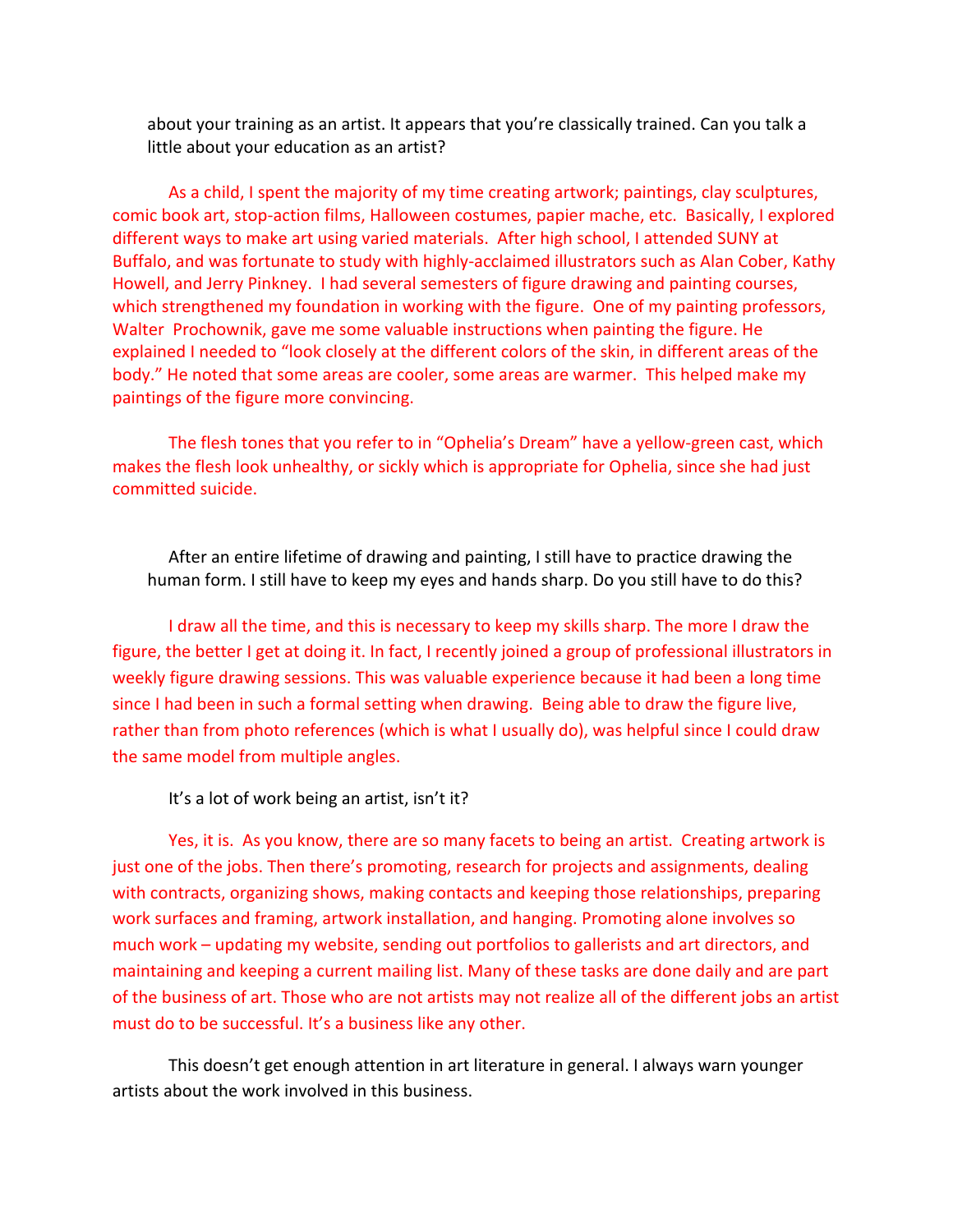A lot of your work is very reminiscent of the religious angst and symbolism of the Renaissance. "Tempted," and "The Meat Eaters," have this quality to them. Yet they're also very dreamlike, as in your piece, "Only Us," where's there these cute little humanoid meat clusters. It's like Hieronymus Bosch meets Eraserhead. Can you talk about your influences?

I am inspired by artists of all disciplines. Some of my favorite visual artists are: Odd Nerdrum, Joel Peter Witkin, Carravagio, Adolphe-William Bouguereau, Leonardo DaVinci, Egon Sheile, Lucian Freud, Gothfried Helnwein, Paul Gauguin, and Hieronymus Bosch.

I always listen to music while I paint. Music is an important factor in helping me get into the right frame of mind for working. Sometimes I get ideas from song lyrics. Right now I'm listening to Nick Cave, The Verve, Dead Skeletons, Tom Waits, Koolaid Electric Company, Joseph Arthur, The Brian Jonestown Massacre and Black Rebel Motorcycle Club.

Film also inspires me. I love music videos. That's something I could see myself getting involved in. I think my favorite music video is "Closer" by Nine Inch Nails directed by Mark Romanek. It's a sublime piece of work. I once worked as art director and set designer on a film called "Left for Dead." It was a great experience, and is something I would do again.

The humanoid blobs of meat are wonderful. At times, they have baby heads. These are great. My guess is that these flow straight out of your imagination. Am I right?

Yes, they are out of my imagination. I am fascinated by stages of growth  $-$  like how embryos and fetuses look. I was using an image of an embryo in a painting but the lack of a face was problematic so I added a head to it and it worked. These entities have appeared many times in my work. Sometimes they are mischievous creatures, and other times they are angelic, like little saints.

I'm a huge fan of the symbols that surround your subjects. You also use mechanical bits and pieces, like gears and circuits. Can you explain the role these play in your paintings?

Diagrams, maps, schematics, instructions, blue prints, astrological charts, and mechanical drawings inspire me. They are instructions....human created answers on how to understand the universe. We see them everywhere. What I like about these 'instructions" is how their graphic qualities contrast well with my organic subjects/figures. They function as a design embellishment in my work, but also carry a lot of symbolic weight.

You and I are both from Buffalo, and we've shown in some of the same galleries there. I found Buffalo to be an amazing place to develop as a young artist, especially the west side. How was it for you?

I spent some of my younger years here, and then had moved away. When I was an artist in my early twenties, I started showing my artwork at galleries in Buffalo. I hung around with a